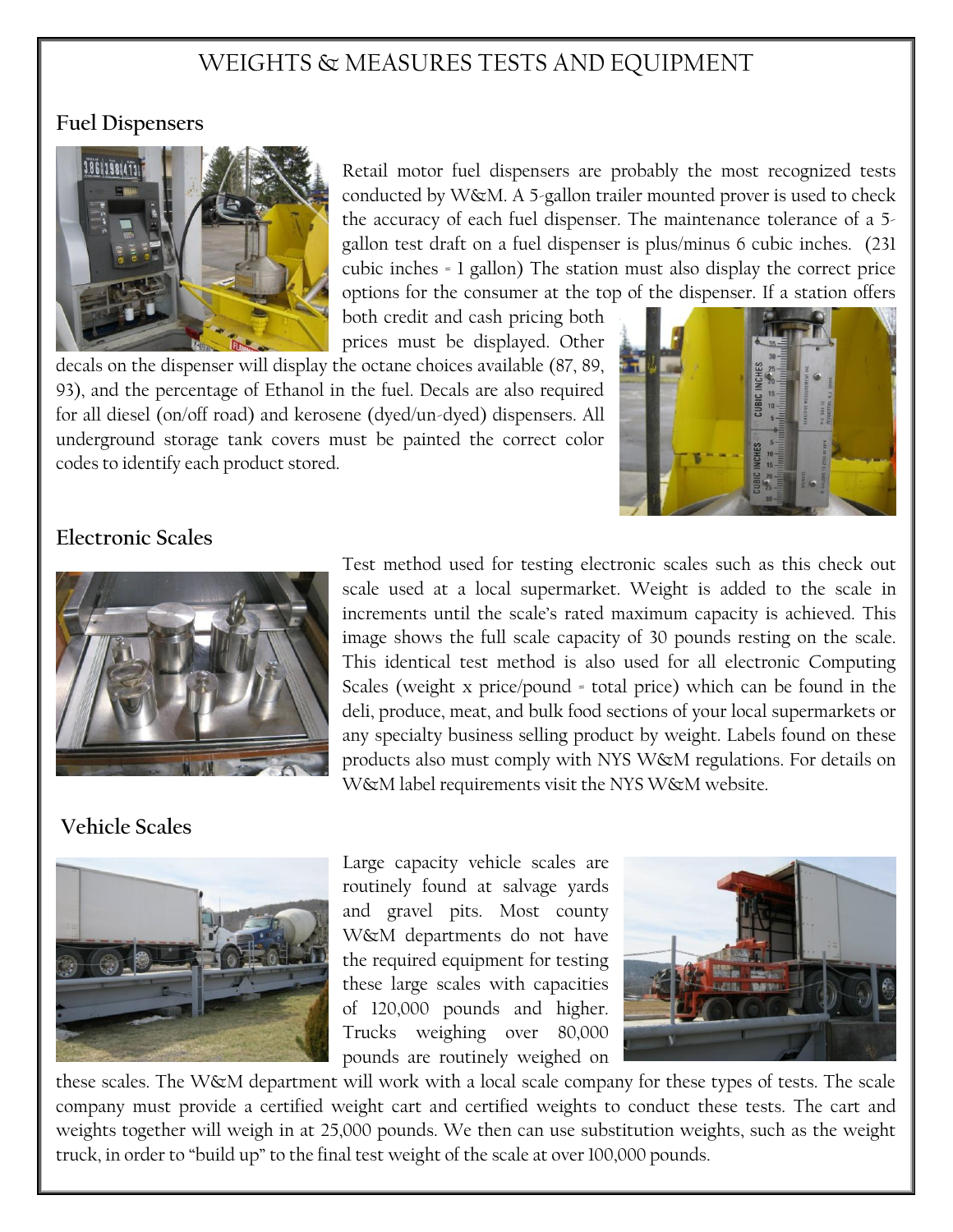

#### **Fuel Oil Meters**

The county W&M department tests all vehicle tank meters used to deliver fuel oil, kerosene, gasoline, and diesel products. The 132 gallon prover in the picture is a NYS W&M certified county prover. Product is delivered through the meter on the truck into the trailer mounted prover.



Volume delivery is checked and if necessary, the meter is adjusted, and the test is repeated. Products delivered through vehicle tank meters that have a higher density (such as passenger car and truck motor oils, hydraulic oils, and transmission fluid) are tested gravimetrically (by weight).



### **Milk Tanks**

Milk tank testing is conducted on new tank installations or tanks that are no longer in the acceptable tolerance. Milk tank capacities range from 400 to 8000 gallons depending on the size of the farm. The smaller milk tanks can be tested with water using a 5 or 10



gallon slicker can mounted above the milk tank. Each drop is logged and the volume of each drop is read on the tank stick or in larger tanks is read at the tank sight gauge. At the conclusion of the test this data is converted to a pound chart for the farm. The pound chart will tell the farm how many pounds of milk are produced by the level on the tank stick or in the sight gauge. Larger tanks, like the one pictured, normally requires the milk association connected with the farm to provide a large volume of water pumped through a truck mounted certified meter to make the individual drops.



#### **Farmers Markets**

Farmers markets are growing in popularity across the country. Those vendors participating at farmers markets must follow the same rules and regulations as found in the neighborhood supermarket. Any scales used by the vendors during the commercial transaction must be typeapproved, tested, and sealed by W&M. Package labeling regulations must be followed on all pre-packaged commodities offered for sale.

#### **Timing Devices**

Time is commonly purchased by the consumer and is included in county W&M testing. Timing devices are found at numerous types of businesses including; car washes (car vacuums, wash bays), laundries (clothes dryers) and fuel stations (tire air pumps), Decals on these devices must be clear on the price and the amount of time the consumer is purchasing.

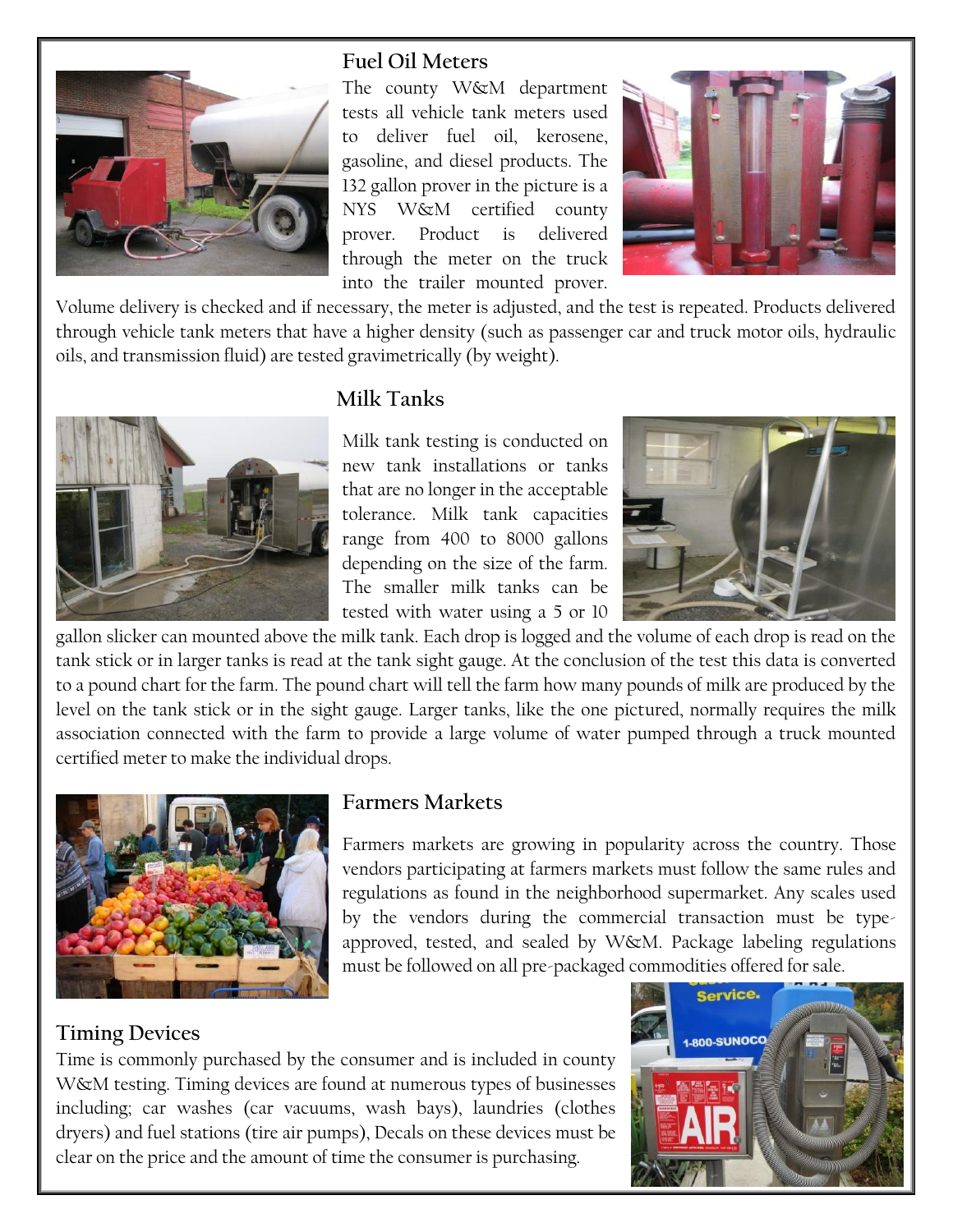

#### **Propane**

Propane delivery vehicles are tested by the NYS Weights and Measures Department on an annual basis. The trailer mounted prover is filled with a set amount of propane and if required the vehicle mounted meter is adjusted and the test repeated. Propane testing does include temperature compensation during the calculation of the volume delivered to the prover.

#### **Pharmacy Scales**

Test method used for testing pharmacy scales such as this balance used at a local pharmacy. Pharmacy scale capacities normally range from 60- 300 grams. Every pharmacy balance is required to achieve tolerance compliance for sensitivity at zero load, ratio test, shift test, sensitivity at full capacity, and beam test. Electronic pharmacy scales must also comply within the rated tolerances. Some electronic pharmacy scales, if so equipped, are also are tested for their pill-counting function. With the pill-counting function the scale first determines an average weight of



individual pills/capsules and then determines the specific pill/capsule count as they are placed on the scale surface. Most pharmacies also have a brass weight kit. These individual brass weights are also tested for weight tolerance compliance. Weights within a standard pharmacy weight kit range from 1-50 grams.

## **Taxi Meters**



Taxi meter testing includes two types of consumer purchases, a distance device and a timing device. The distance test of a taxi meter is conducted on a certified mile course set up and certified by NYS W&M in the county. The course has a start point and markers at the ¼ mile, ½ mile, and 1 mile distance. The taxi meter (fee charge) must be in tolerance (in feet) for each of these milestone markers both on the trip out and on the trip back. The second test of the meter is the time accuracy. The meter is activated and compared with our timing equipment to make sure the meter display for time used (fee charge) is within the acceptable tolerance.

### **Petroleum Program**

Through the Petroleum Quality Program of NYS Weights and Measures gasoline and diesel fuel samples are collected from retail fuel stations and sent to an independent testing lab for analysis. The lab assures conformance with performance and labeling standards such as octane values and ethanol percentage for gasoline and cetane values and flash point temperature for diesel fuels. Fuel failures from the lab analysis are investigated at both the retail and distributer level to determine the root cause of the failure. Violations and fine amounts will be determined following the complete investigation.

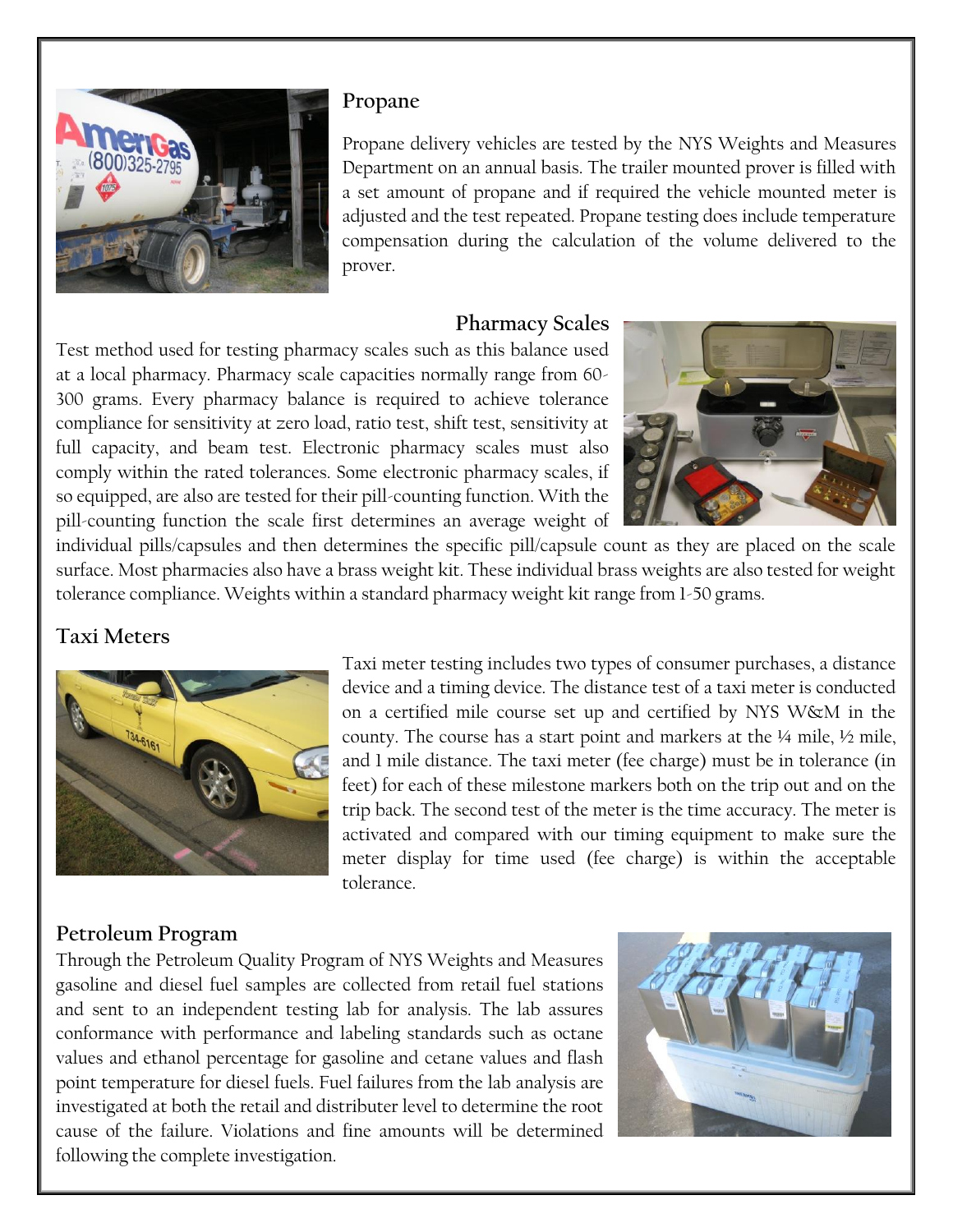## **Types of Seals**



Every commercial device used in NYS must be tested  $\&$  sealed annually. Device display seals, yellow (odd year), blue (even year) are used to signify the date the last testing/sealing was done on the specific commercial device. Next time you're at the gas station or supermarket look for these display seals on the device. The lead wire or paper security seals displayed are used to secure the calibration switch cover plate or the calibration entrance method on the device. Security seals form a tamper resistance barrier to the calibration method on the device after testing by W&M is completed and the device is found within tolerance. Removal of

these security seals without prior contact to W&M is a violation of the W&M regulation law and is a fineable offense.

## **Weight Kit-**



### **Standard**

NYS W&M Certified standard weights kit used by W&M for testing scales that can be found at supermarket check-out lanes, delis, bulk foods etc. Individual weights range from  $1/32$ oz to 10lbs. This weight kit (ID $\#$ 57-48) has been used in Schuyler County since 1957 and is recertified at the NYS W&M Lab in Albany.

# **Large**

NYS W&M Certified standard weights used by W&M for testing scales that can be found at farm/produce stands, wineries, coal /propane sales, etc. Individual weights range from 10lbs to 50lbs.





## **Metric**

NYS W&M Certified metric weights used by W&M for testing scales/balances that can be found at gold/silver/jewelry businesses, pharmacies, etc. Individual weights range from 1mg to 300g.